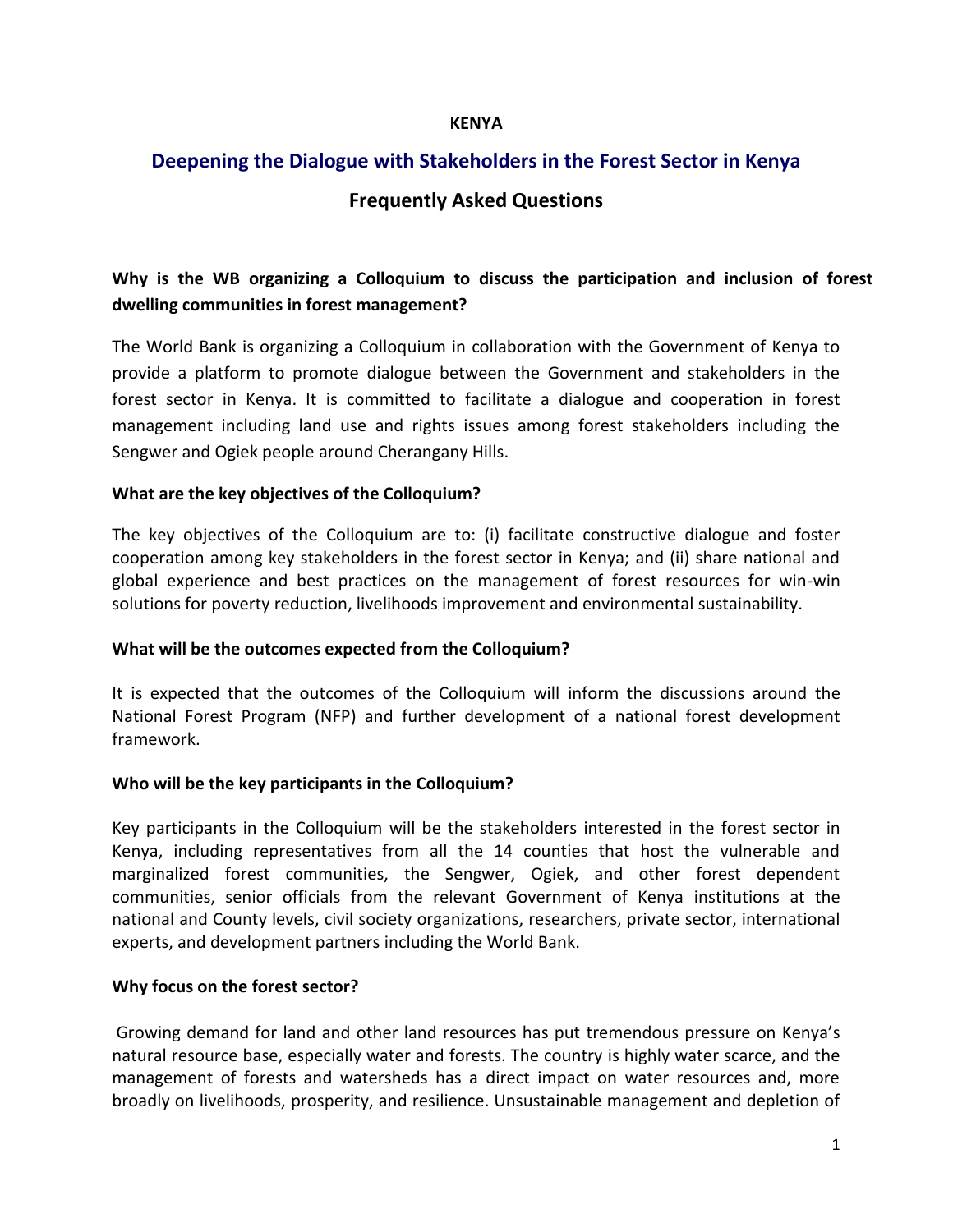the natural resources have reduced Kenya's relatively small forested area from about 10 percent of its land area at independence in 1963 to an estimated 6.9% forest cover presently. Indigenous forests play a critical role in Kenya's society and culture, and were planned to be managed to conserve water supplies, reduce soil erosion and (to a lesser extent) produce timber.

## **Was the World Bank involved in the evictions of the Sengwer in Embobut Forest and Cherangany Hills of Kenya?**

The World Bank has not been involved in the forced eviction of Kenya's forest communities, including the Sengwer people of Embobut Forest and the Cherangany Hills. In fact the Bank has raised strong concerns with the Government of Kenya (GoK) about the eviction of communities from the Embobut Forest and Cherangany Hills. The World Bank's independent Inspection Panel has conducted an investigation into claims by some members of the Sengwer community around the Cherangany Hills alleging that they were forcibly evicted from their homes in the Embobut forests of the Cherangany Hills due to a World Bank-funded Natural Resource Management Project (NRMP) that closed on June 30, 2013. The Panel's report, concluded that the World Bank was not linked to the evictions in the Cherangany Hills areas, including the Embobut Forest, and that no evictions were supported by the NRMP. A copy of the Inspection Panel's report and Management's Response can be found on the Panel's website: <http://ewebapps.worldbank.org/apps/ip/Pages/ViewCase.aspx?CaseId=89>

#### **What has the Government been doing about these problems?**

Throughout 2014 the Government carried out consultations with forest dwelling communities in various parts of the country including the Ogieks and Sengwers and helped them to elect through a self-selection process the leaders who would act as their representative in subsequent discussions with the Government. In January 2015, the Government hosted a fourday National Forum in Nakuru for the forest-dependent communities to respond to communities' livelihood concerns and to promote the conservation of forests. In addition, recognition of the acute problems in the forest sector led the Government of Kenya to prepare a Forest Policy and the Forests Act, which received parliamentary approval in 2005. The main goals of the reform of the forest sector were to increase efficiency, ensure protection and sustainable forest use, and promote poverty reduction. Strengthening forest governance, therefore, is critical for the success of these efforts. The Forests Act embraced participatory forest management, whereby community forest associations (CFAs) would be recognized as partners. It also promoted private sector participation to enhance the competitiveness of the sector. In parallel, Kenya is participating in different international conventions such as United Nations Framework Convention on Climate Change (UNFCCC), United Nations Convention on Drought and Desertification (UNCDD) and United Nations Convention on Biological Diversity